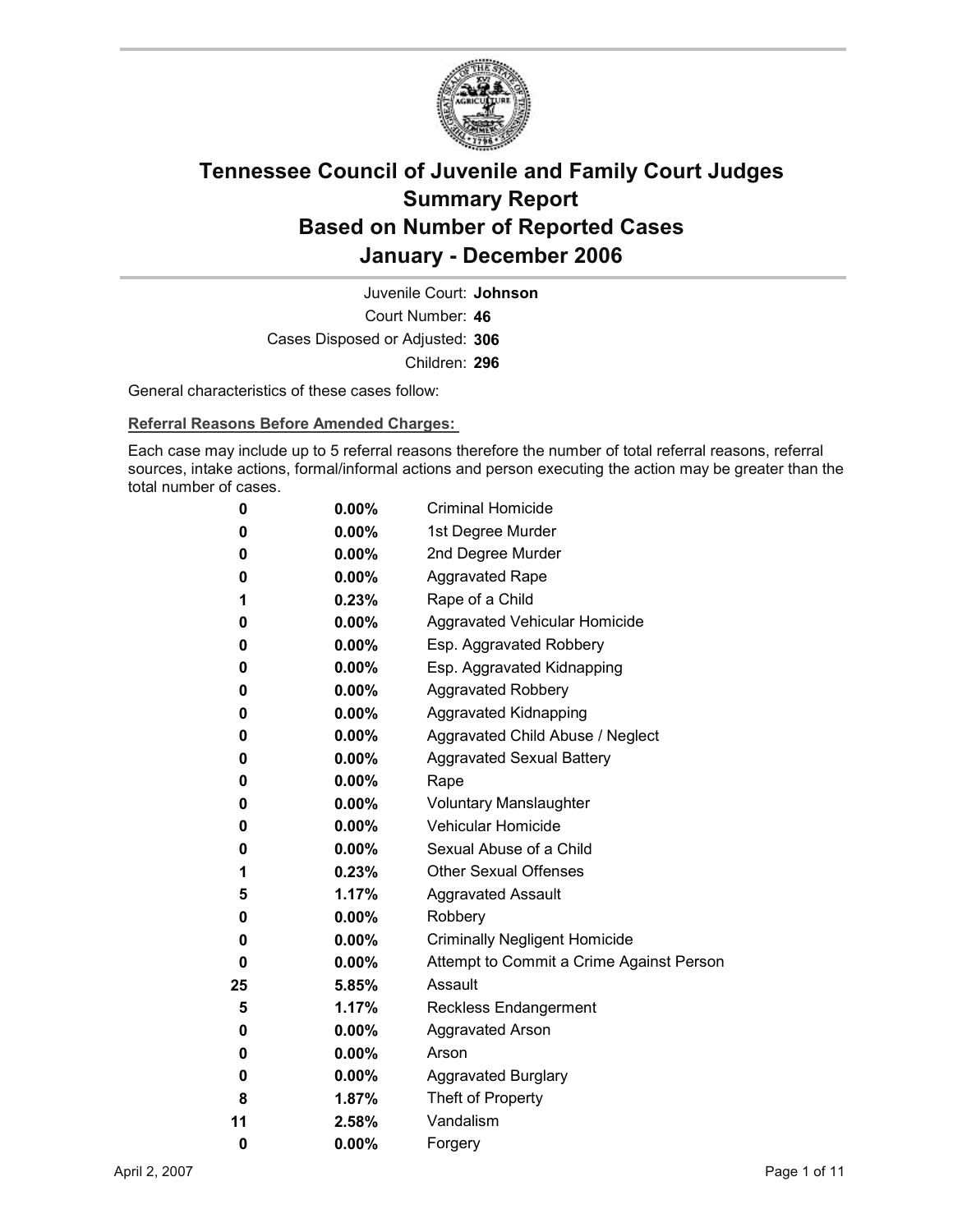

Court Number: **46** Juvenile Court: **Johnson** Cases Disposed or Adjusted: **306** Children: **296**

### **Referral Reasons Before Amended Charges:**

Each case may include up to 5 referral reasons therefore the number of total referral reasons, referral sources, intake actions, formal/informal actions and person executing the action may be greater than the total number of cases.

| 0            | 0.00%    | <b>Worthless Checks</b>                                     |
|--------------|----------|-------------------------------------------------------------|
| 0            | $0.00\%$ | Illegal Possession / Fraudulent Use of Credit / Debit Cards |
| 0            | $0.00\%$ | <b>Burglary</b>                                             |
| 1            | 0.23%    | Unauthorized Use of a Vehicle                               |
| 0            | $0.00\%$ | <b>Cruelty to Animals</b>                                   |
| 0            | $0.00\%$ | Sale of Controlled Substances                               |
| 1            | 0.23%    | <b>Other Drug Offenses</b>                                  |
| 23           | 5.39%    | Possession of Controlled Substances                         |
| $\mathbf{2}$ | 0.47%    | <b>Criminal Attempt</b>                                     |
| 0            | $0.00\%$ | Carrying Weapons on School Property                         |
| 3            | 0.70%    | Unlawful Carrying / Possession of a Weapon                  |
| 1            | 0.23%    | <b>Evading Arrest</b>                                       |
| 0            | $0.00\%$ | Escape                                                      |
| 0            | $0.00\%$ | Driving Under Influence (DUI)                               |
| 8            | 1.87%    | Possession / Consumption of Alcohol                         |
| 1            | 0.23%    | Resisting Stop, Frisk, Halt, Arrest or Search               |
| 0            | $0.00\%$ | <b>Aggravated Criminal Trespass</b>                         |
| 6            | 1.41%    | Harassment                                                  |
| 0            | $0.00\%$ | Failure to Appear                                           |
| 1            | 0.23%    | Filing a False Police Report                                |
| 0            | $0.00\%$ | Criminal Impersonation                                      |
| 8            | 1.87%    | <b>Disorderly Conduct</b>                                   |
| 3            | 0.70%    | <b>Criminal Trespass</b>                                    |
| 0            | $0.00\%$ | Public Intoxication                                         |
| 0            | $0.00\%$ | Gambling                                                    |
| 119          | 27.87%   | <b>Traffic</b>                                              |
| 0            | $0.00\%$ | <b>Local Ordinances</b>                                     |
| 7            | 1.64%    | Violation of Wildlife Regulations                           |
| $\bf{0}$     | $0.00\%$ | Contempt of Court                                           |
| 20           | 4.68%    | Violation of Probation                                      |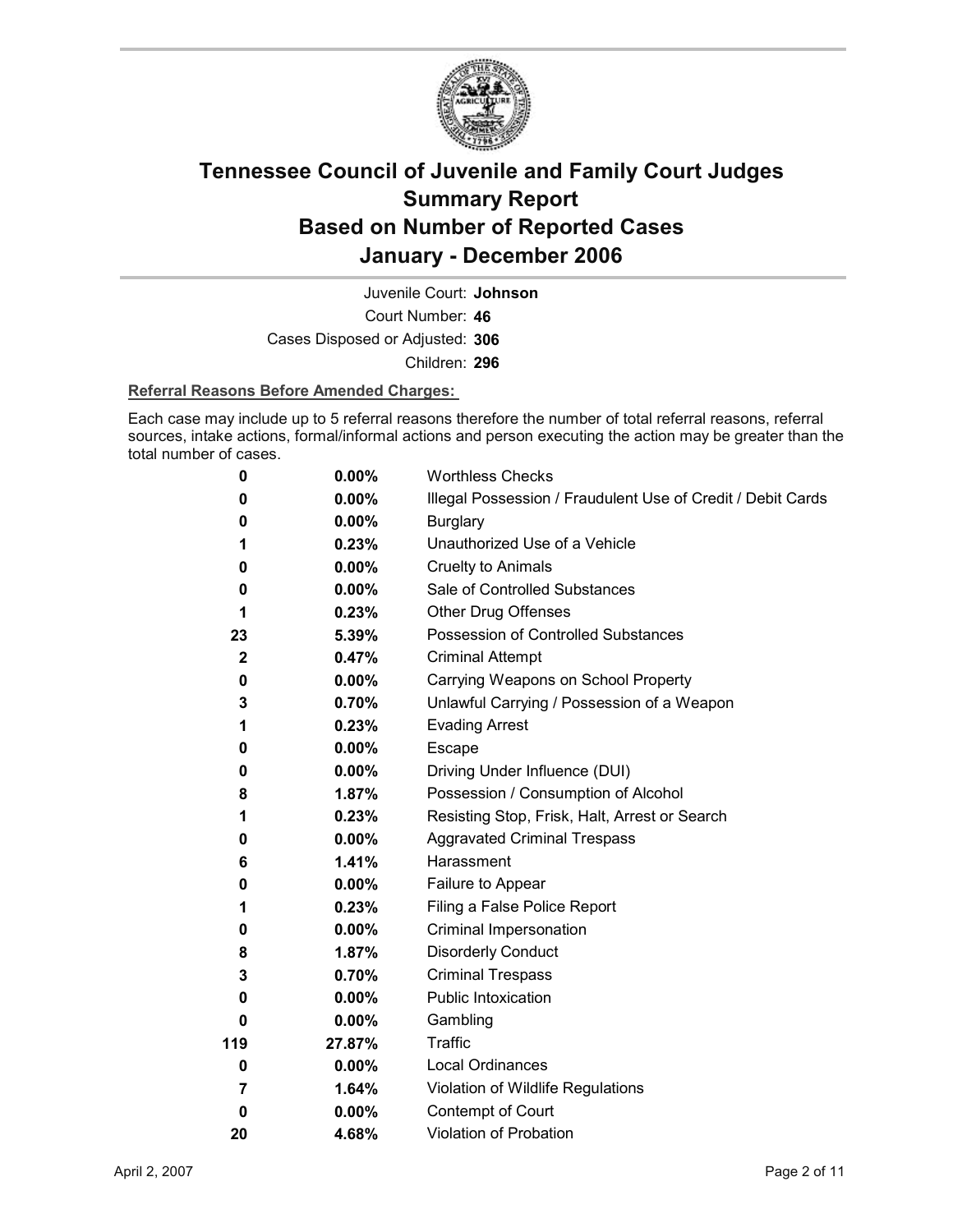

Court Number: **46** Juvenile Court: **Johnson** Cases Disposed or Adjusted: **306** Children: **296**

### **Referral Reasons Before Amended Charges:**

Each case may include up to 5 referral reasons therefore the number of total referral reasons, referral sources, intake actions, formal/informal actions and person executing the action may be greater than the total number of cases.

| 9           | 2.11%             | Other                                                          |
|-------------|-------------------|----------------------------------------------------------------|
| 0           | 0.00%             | <b>Consent to Marry</b>                                        |
| 0           | $0.00\%$          | <b>Request for Medical Treatment</b>                           |
| 67          | 15.69%            | <b>Child Support</b>                                           |
| 0           | $0.00\%$          | Paternity / Legitimation                                       |
| 0           | 0.00%             | Visitation                                                     |
| 3           | 0.70%             | Custody                                                        |
| 0           | 0.00%             | <b>Foster Care Review</b>                                      |
| 0           | 0.00%             | <b>Administrative Review</b>                                   |
| 0           | $0.00\%$          | <b>Judicial Review</b>                                         |
| 0           | 0.00%             | Violation of Informal Adjustment                               |
| 0           | 0.00%             | <b>Violation of Pretrial Diversion</b>                         |
| $\mathbf 2$ | 0.47%             | <b>Termination of Parental Rights</b>                          |
| 8           | 1.87%             | Dependency / Neglect                                           |
| 0           | 0.00%             | <b>Physically Abused Child</b>                                 |
| 0           | 0.00%             | <b>Sexually Abused Child</b>                                   |
| 3<br>0      | 0.70%<br>$0.00\%$ | Violation of a Valid Court Order<br><b>Violation of Curfew</b> |
| 36          | 8.43%             | Possession of Tobacco Products                                 |
| $\mathbf 0$ | $0.00\%$          | Out-of-State Runaway                                           |
| 8           | 1.87%             | In-State Runaway                                               |
| 20          | 4.68%             | Truancy                                                        |
| 11          | 2.58%             | Unruly Behavior                                                |
| 0           | 0.00%             | <b>Violation of Aftercare</b>                                  |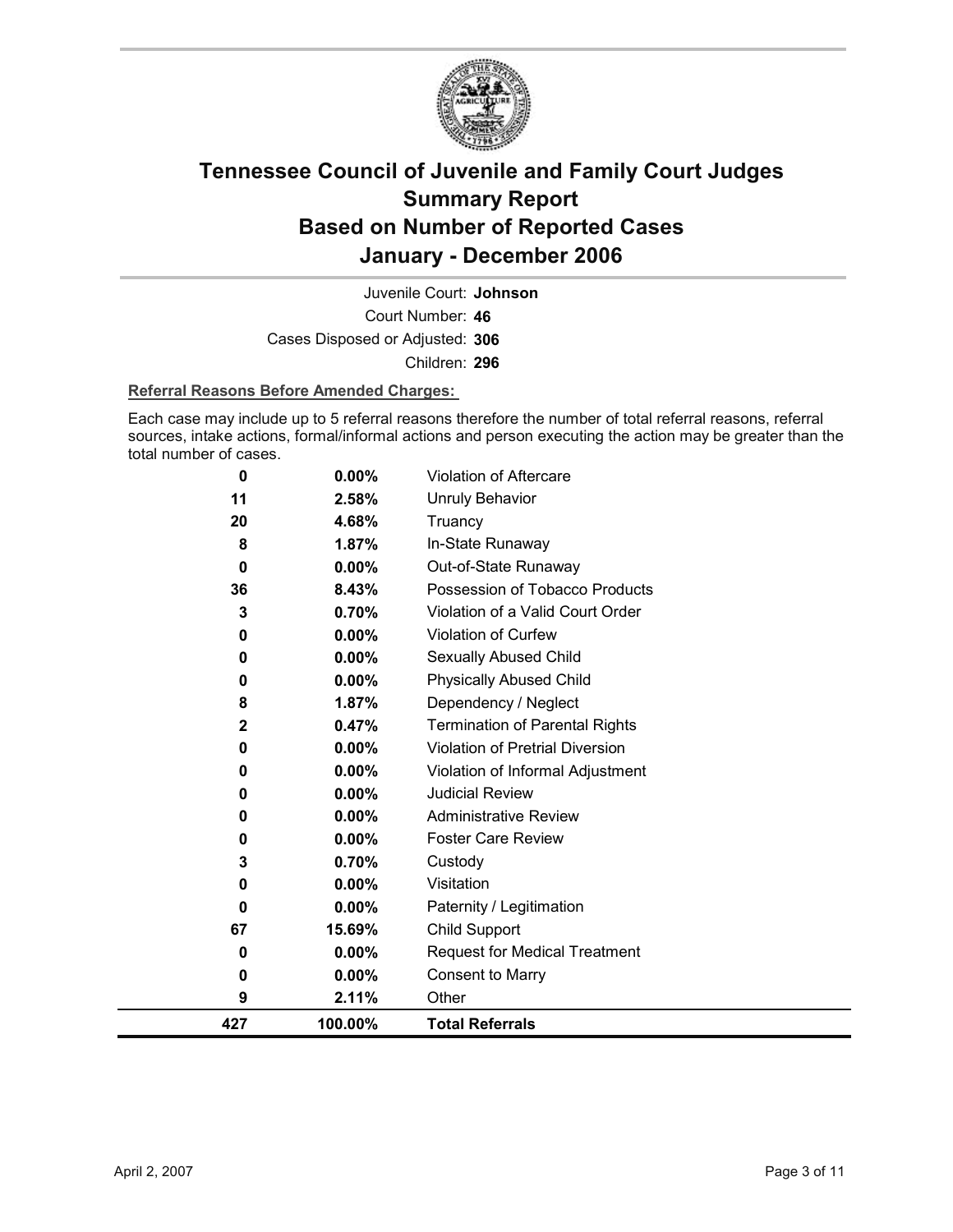

| Juvenile Court: Johnson         |         |                                   |  |  |
|---------------------------------|---------|-----------------------------------|--|--|
| Court Number: 46                |         |                                   |  |  |
| Cases Disposed or Adjusted: 306 |         |                                   |  |  |
|                                 |         | Children: 296                     |  |  |
| <b>Referral Sources: 1</b>      |         |                                   |  |  |
| 264                             | 61.83%  | Law Enforcement                   |  |  |
| 13                              | 3.04%   | Parents                           |  |  |
| 8                               | 1.87%   | Relatives                         |  |  |
| 0                               | 0.00%   | Self                              |  |  |
| 25                              | 5.85%   | School                            |  |  |
| 0                               | 0.00%   | <b>CSA</b>                        |  |  |
| 21                              | 4.92%   | <b>DCS</b>                        |  |  |
| 0                               | 0.00%   | Other State Department            |  |  |
| 67                              | 15.69%  | <b>District Attorney's Office</b> |  |  |
| 7                               | 1.64%   | <b>Court Staff</b>                |  |  |
| 0                               | 0.00%   | Social Agency                     |  |  |
| 0                               | 0.00%   | <b>Other Court</b>                |  |  |
| 20                              | 4.68%   | Victim                            |  |  |
| 0                               | 0.00%   | Child & Parent                    |  |  |
| 0                               | 0.00%   | Hospital                          |  |  |
| 0                               | 0.00%   | Unknown                           |  |  |
| 2                               | 0.47%   | Other                             |  |  |
| 427                             | 100.00% | <b>Total Referral Sources</b>     |  |  |

### **Age of Child at Referral: 2**

| 296          | 100.00%  | <b>Total Child Count</b> |
|--------------|----------|--------------------------|
| 0            | $0.00\%$ | Unknown / Not Reported   |
| $\mathbf{2}$ | 0.68%    | Ages 19 and Over         |
| 84           | 28.38%   | Ages 17 through 18       |
| 100          | 33.78%   | Ages 15 through 16       |
| 39           | 13.18%   | Ages 13 through 14       |
| 14           | 4.73%    | Ages 11 through 12       |
| 57           | 19.26%   | Ages 10 and Under        |
|              |          |                          |

 $1$  If different than number of Referral Reasons (427), verify accuracy of your court's data.

<sup>2</sup> One child could be counted in multiple categories, verify accuracy of your court's data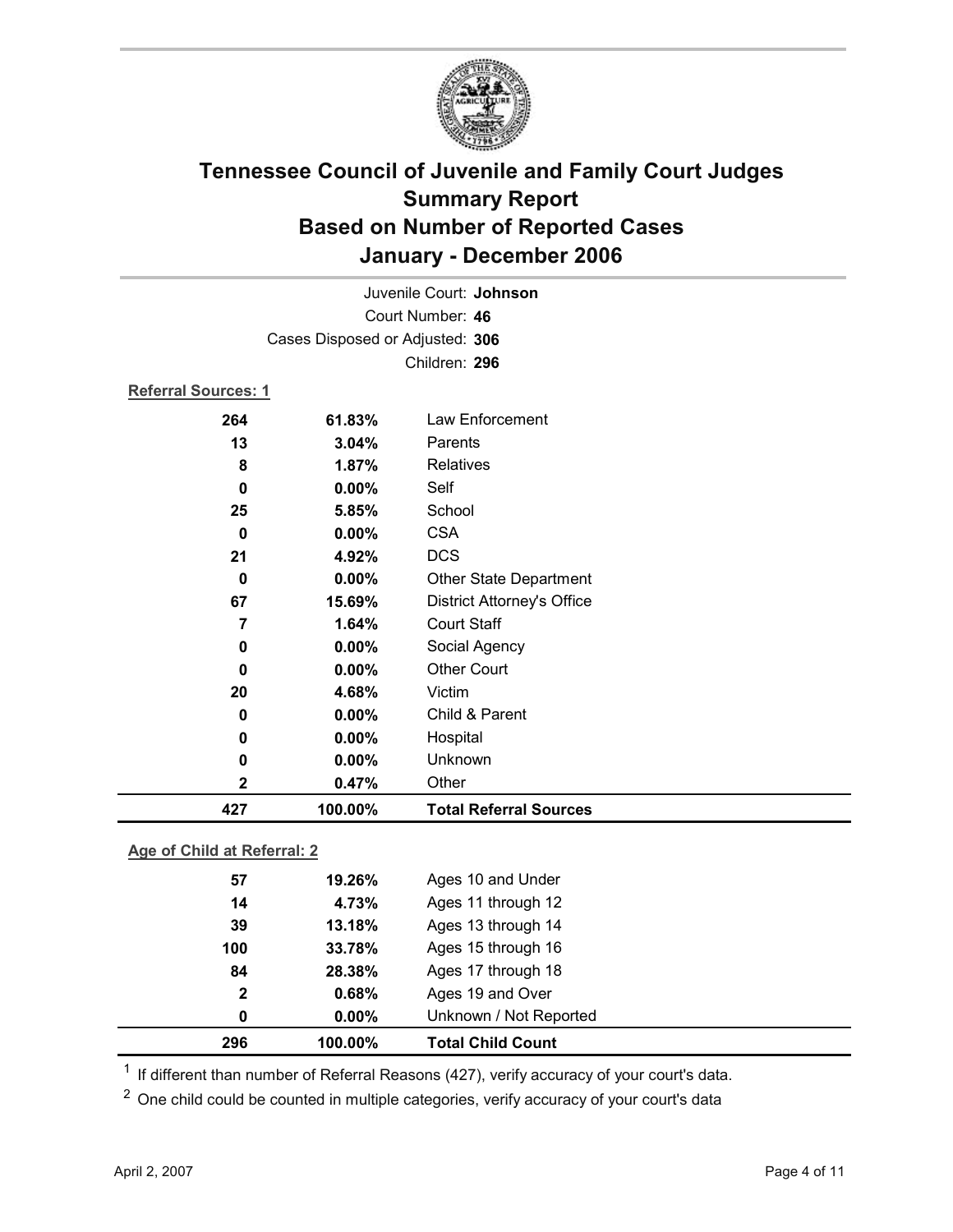

| Juvenile Court: Johnson                 |                                 |                          |  |  |  |
|-----------------------------------------|---------------------------------|--------------------------|--|--|--|
| Court Number: 46                        |                                 |                          |  |  |  |
|                                         | Cases Disposed or Adjusted: 306 |                          |  |  |  |
|                                         |                                 | Children: 296            |  |  |  |
| Sex of Child: 1                         |                                 |                          |  |  |  |
| 190                                     | 64.19%                          | Male                     |  |  |  |
| 106                                     | 35.81%                          | Female                   |  |  |  |
| $\bf{0}$                                | 0.00%                           | Unknown                  |  |  |  |
| 296                                     | 100.00%                         | <b>Total Child Count</b> |  |  |  |
| Race of Child: 1                        |                                 |                          |  |  |  |
| 288                                     | 97.30%                          | White                    |  |  |  |
| $\overline{7}$                          | 2.36%                           | African American         |  |  |  |
| 0                                       | 0.00%                           | Native American          |  |  |  |
| 1                                       | 0.34%                           | Asian                    |  |  |  |
| 0                                       | 0.00%                           | Mixed                    |  |  |  |
| 0                                       | 0.00%                           | Unknown                  |  |  |  |
| 296                                     | 100.00%                         | <b>Total Child Count</b> |  |  |  |
| <b>Hispanic Origin: 1</b>               |                                 |                          |  |  |  |
| $6\phantom{1}$                          | 2.03%                           | Yes                      |  |  |  |
| 290                                     | 97.97%                          | No                       |  |  |  |
| $\bf{0}$                                | 0.00%                           | Unknown                  |  |  |  |
| 296                                     | 100.00%                         | <b>Total Child Count</b> |  |  |  |
| <b>School Enrollment of Children: 1</b> |                                 |                          |  |  |  |
| 248                                     | 83.78%                          | Yes                      |  |  |  |
| 48                                      | 16.22%                          | No                       |  |  |  |
| $\mathbf 0$                             | 0.00%                           | Unknown                  |  |  |  |
| 296                                     | 100.00%                         | <b>Total Child Count</b> |  |  |  |

 $1$  One child could be counted in multiple categories, verify accuracy of your court's data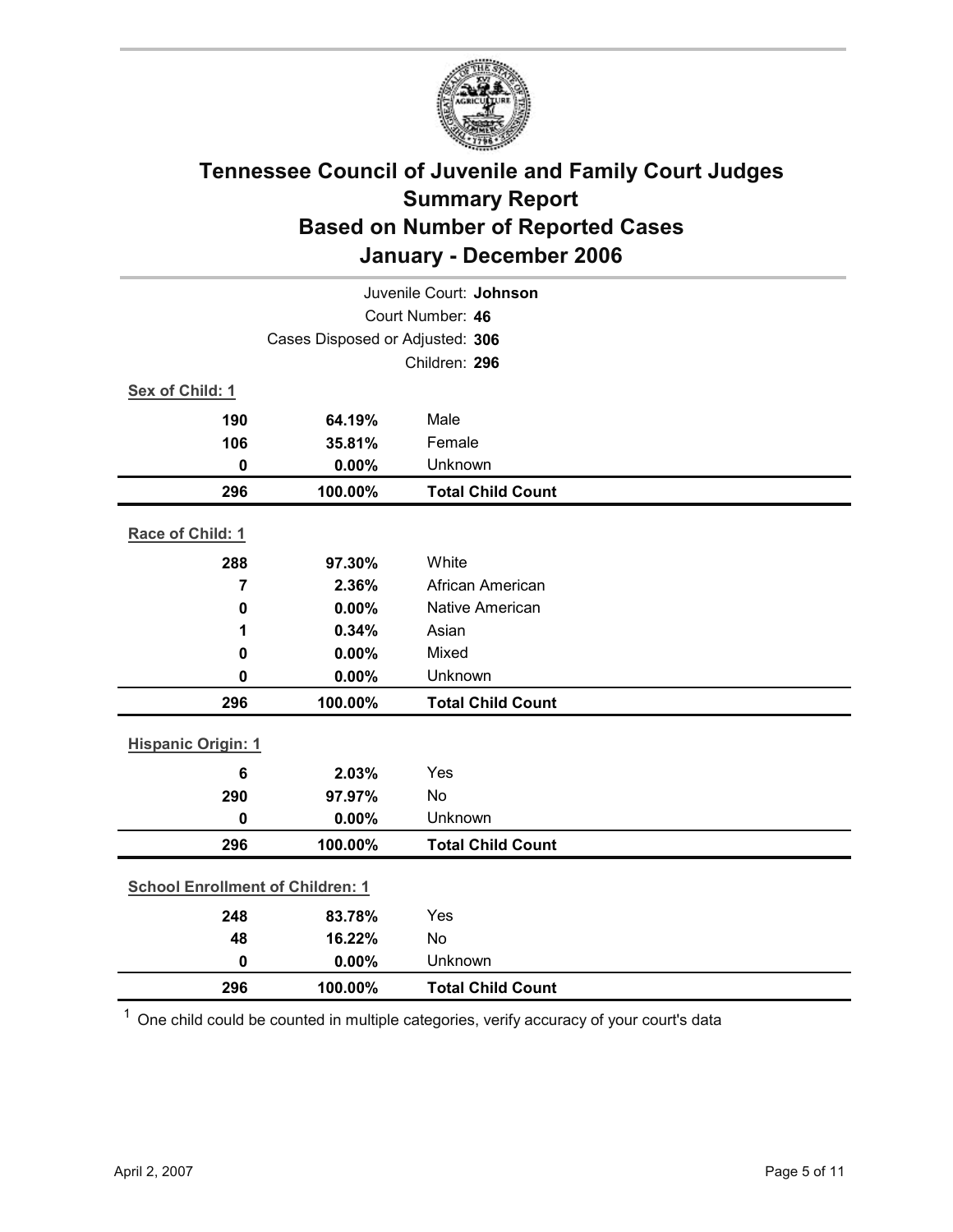

Court Number: **46** Juvenile Court: **Johnson** Cases Disposed or Adjusted: **306** Children: **296**

**Living Arrangement of Child at Time of Referral: 1**

| 296 | 100.00%  | <b>Total Child Count</b>     |  |
|-----|----------|------------------------------|--|
|     | 0.34%    | Other                        |  |
| 0   | $0.00\%$ | Unknown                      |  |
| 1   | $0.34\%$ | Independent                  |  |
| 1   | 0.34%    | In an Institution            |  |
| 8   | 2.70%    | In a Residential Center      |  |
| 0   | $0.00\%$ | In a Group Home              |  |
| 4   | 1.35%    | With Foster Family           |  |
| 4   | 1.35%    | <b>With Adoptive Parents</b> |  |
| 21  | 7.09%    | <b>With Relatives</b>        |  |
| 18  | 6.08%    | <b>With Father</b>           |  |
| 131 | 44.26%   | With Mother                  |  |
| 4   | $1.35\%$ | With Mother and Stepfather   |  |
| 2   | 0.68%    | With Father and Stepmother   |  |
| 101 | 34.12%   | With Both Biological Parents |  |
|     |          |                              |  |

### **Type of Detention: 2**

| 306 | 100.00%  | <b>Total Detention Count</b> |  |
|-----|----------|------------------------------|--|
| 0   | $0.00\%$ | Other                        |  |
| 295 | 96.41%   | Does Not Apply               |  |
| 0   | $0.00\%$ | <b>Unknown</b>               |  |
| 0   | $0.00\%$ | <b>Psychiatric Hospital</b>  |  |
| 0   | $0.00\%$ | Jail - No Separation         |  |
| 0   | $0.00\%$ | Jail - Partial Separation    |  |
| 0   | $0.00\%$ | Jail - Complete Separation   |  |
| 11  | 3.59%    | Juvenile Detention Facility  |  |
| 0   | $0.00\%$ | Non-Secure Placement         |  |
|     |          |                              |  |

 $<sup>1</sup>$  One child could be counted in multiple categories, verify accuracy of your court's data</sup>

 $2$  If different than number of Cases (306) verify accuracy of your court's data.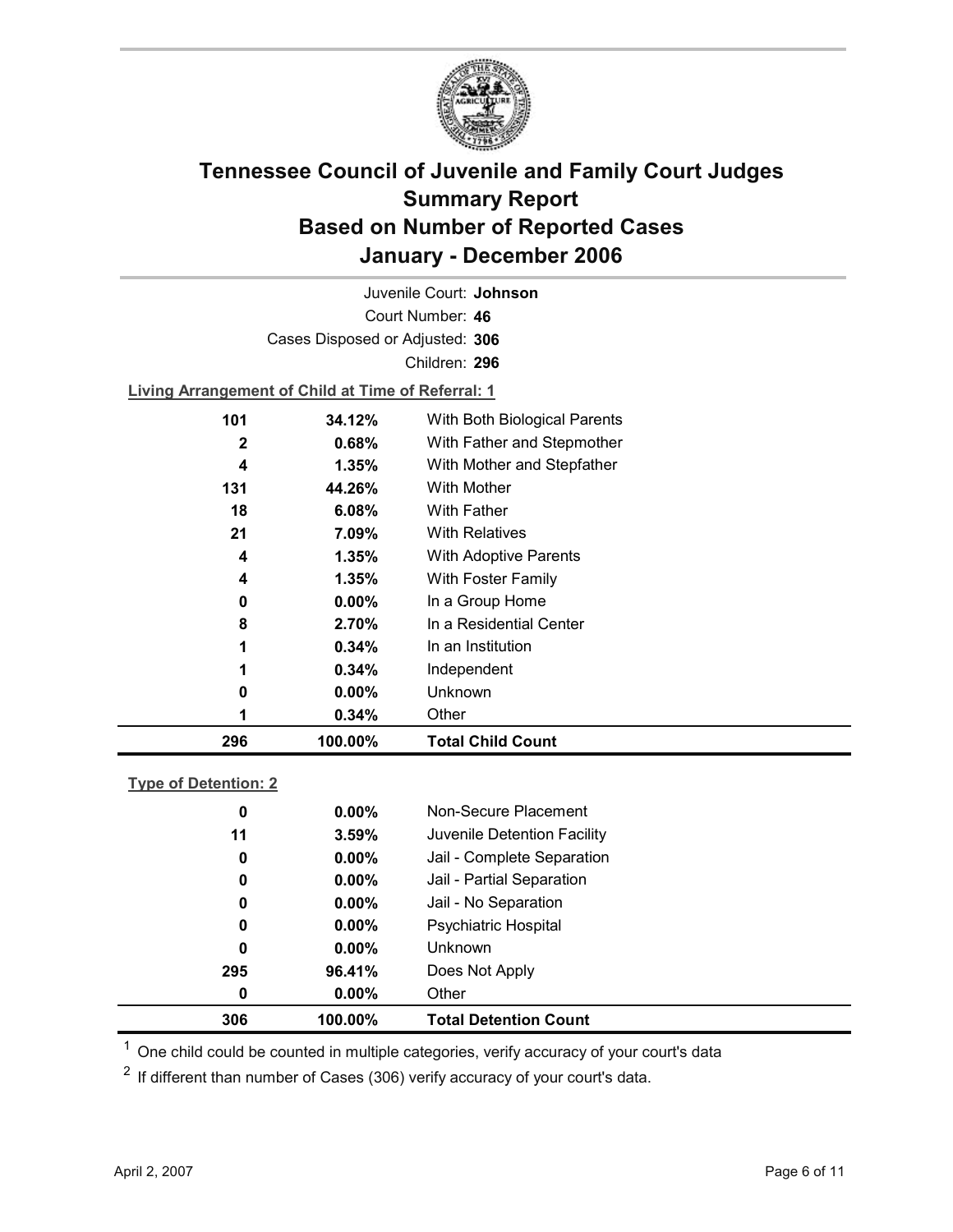

| Juvenile Court: Johnson              |                                                    |                                                                         |  |  |  |
|--------------------------------------|----------------------------------------------------|-------------------------------------------------------------------------|--|--|--|
| Court Number: 46                     |                                                    |                                                                         |  |  |  |
|                                      | Cases Disposed or Adjusted: 306                    |                                                                         |  |  |  |
|                                      |                                                    | Children: 296                                                           |  |  |  |
|                                      | <b>Placement After Secure Detention Hearing: 1</b> |                                                                         |  |  |  |
| 6                                    | 1.96%<br>Returned to Prior Living Arrangement      |                                                                         |  |  |  |
| 5                                    | 1.63%                                              | Juvenile Detention Facility                                             |  |  |  |
| 0                                    | 0.00%                                              | Jail                                                                    |  |  |  |
| 0                                    | $0.00\%$                                           | Shelter / Group Home                                                    |  |  |  |
| 0                                    | $0.00\%$                                           | <b>Foster Family Home</b>                                               |  |  |  |
| 0                                    | 0.00%                                              | Psychiatric Hospital                                                    |  |  |  |
| Unknown / Not Reported<br>0.00%<br>0 |                                                    |                                                                         |  |  |  |
| Does Not Apply<br>295<br>96.41%      |                                                    |                                                                         |  |  |  |
| Other<br>0<br>$0.00\%$               |                                                    |                                                                         |  |  |  |
|                                      |                                                    |                                                                         |  |  |  |
| 306                                  | 100.00%                                            | <b>Total Placement Count</b>                                            |  |  |  |
|                                      |                                                    |                                                                         |  |  |  |
| <b>Intake Actions: 2</b>             |                                                    |                                                                         |  |  |  |
| 280                                  | 65.57%                                             | <b>Petition Filed</b>                                                   |  |  |  |
| 0<br>147                             | 0.00%<br>34.43%                                    | <b>Motion Filed</b><br><b>Citation Processed</b>                        |  |  |  |
| 0                                    | $0.00\%$                                           | Notification of Paternity Processed                                     |  |  |  |
| 0                                    | 0.00%                                              |                                                                         |  |  |  |
| 0                                    | 0.00%                                              | Scheduling of Judicial Review                                           |  |  |  |
| 0                                    | $0.00\%$                                           | Scheduling of Administrative Review<br>Scheduling of Foster Care Review |  |  |  |
| 0                                    | 0.00%                                              | Unknown                                                                 |  |  |  |
| 0                                    | $0.00\%$                                           | Does Not Apply                                                          |  |  |  |
| 0                                    | $0.00\%$                                           | Other                                                                   |  |  |  |

 $1$  If different than number of Cases (306) verify accuracy of your court's data.

 $2$  If different than number of Referral Reasons (427), verify accuracy of your court's data.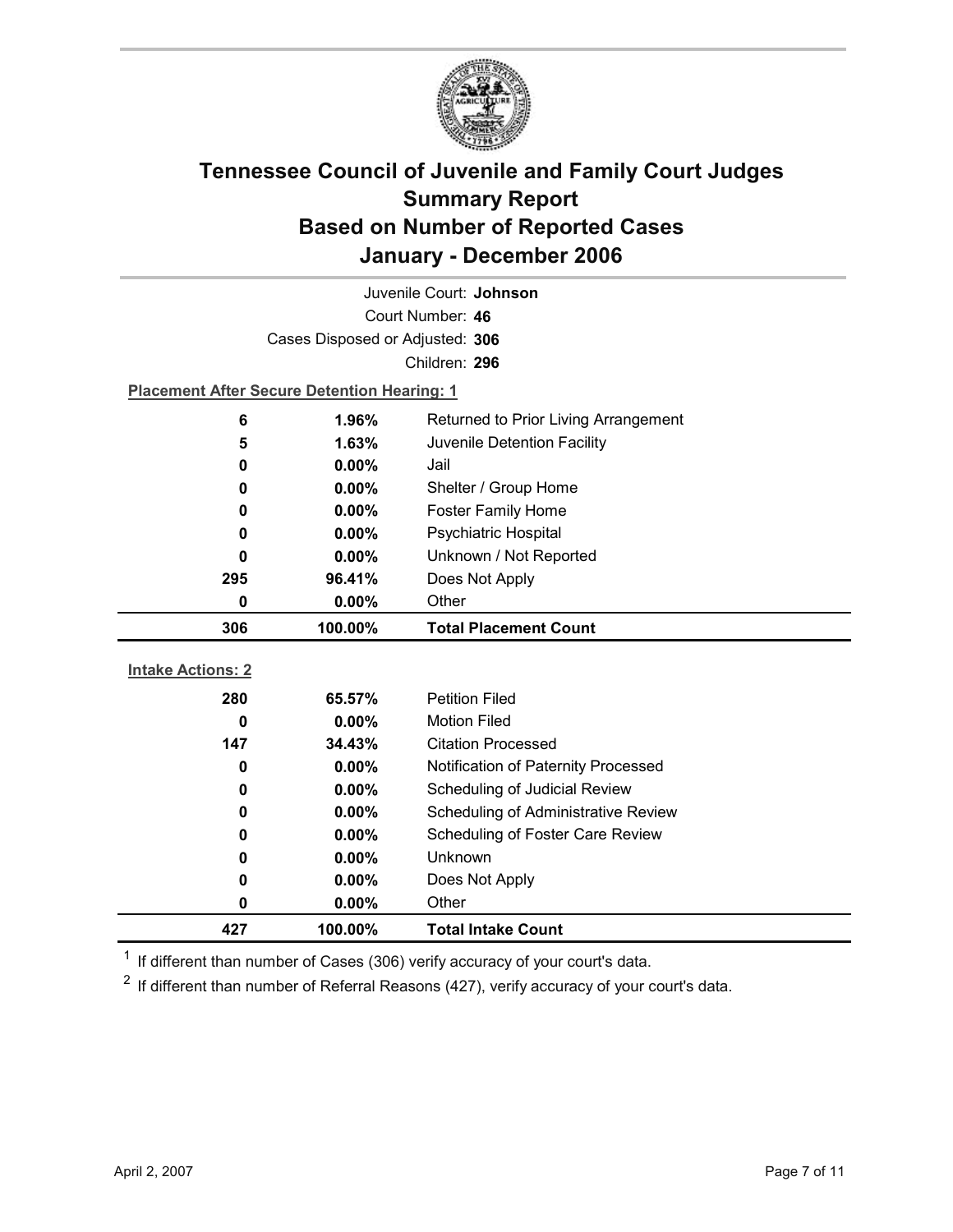

Court Number: **46** Juvenile Court: **Johnson** Cases Disposed or Adjusted: **306** Children: **296**

### **Last Grade Completed by Child: 1**

| 33                                      | 11.15%  | Too Young for School         |
|-----------------------------------------|---------|------------------------------|
| 0                                       | 0.00%   | Preschool                    |
| $\mathbf 2$                             | 0.68%   | Kindergarten                 |
| 5                                       | 1.69%   | 1st Grade                    |
| 7                                       | 2.36%   | 2nd Grade                    |
| 1                                       | 0.34%   | 3rd Grade                    |
| 6                                       | 2.03%   | 4th Grade                    |
| 13                                      | 4.39%   | 5th Grade                    |
| 5                                       | 1.69%   | 6th Grade                    |
| 15                                      | 5.07%   | 7th Grade                    |
| 13                                      | 4.39%   | 8th Grade                    |
| 31                                      | 10.47%  | 9th Grade                    |
| 56                                      | 18.92%  | 10th Grade                   |
| 93                                      | 31.42%  | 11th Grade                   |
| 3                                       | 1.01%   | 12th Grade                   |
| 4                                       | 1.35%   | Non-Graded Special Ed        |
| 5                                       | 1.69%   | <b>GED</b>                   |
| 3                                       | 1.01%   | Graduated                    |
| 0                                       | 0.00%   | <b>Never Attended School</b> |
| 1                                       | 0.34%   | Unknown                      |
| 0                                       | 0.00%   | Other                        |
| 296                                     | 100.00% | <b>Total Child Count</b>     |
| <b>Enrolled in Special Education: 1</b> |         |                              |
|                                         |         |                              |
| 4                                       | 1 35%   | Yes                          |

| 296 | 100.00%  | <b>Total Child Count</b> |  |
|-----|----------|--------------------------|--|
| 0   | $0.00\%$ | Unknown                  |  |
| 292 | 98.65%   | No                       |  |
| 4   | 1.35%    | Yes                      |  |
|     |          |                          |  |

 $1$  One child could be counted in multiple categories, verify accuracy of your court's data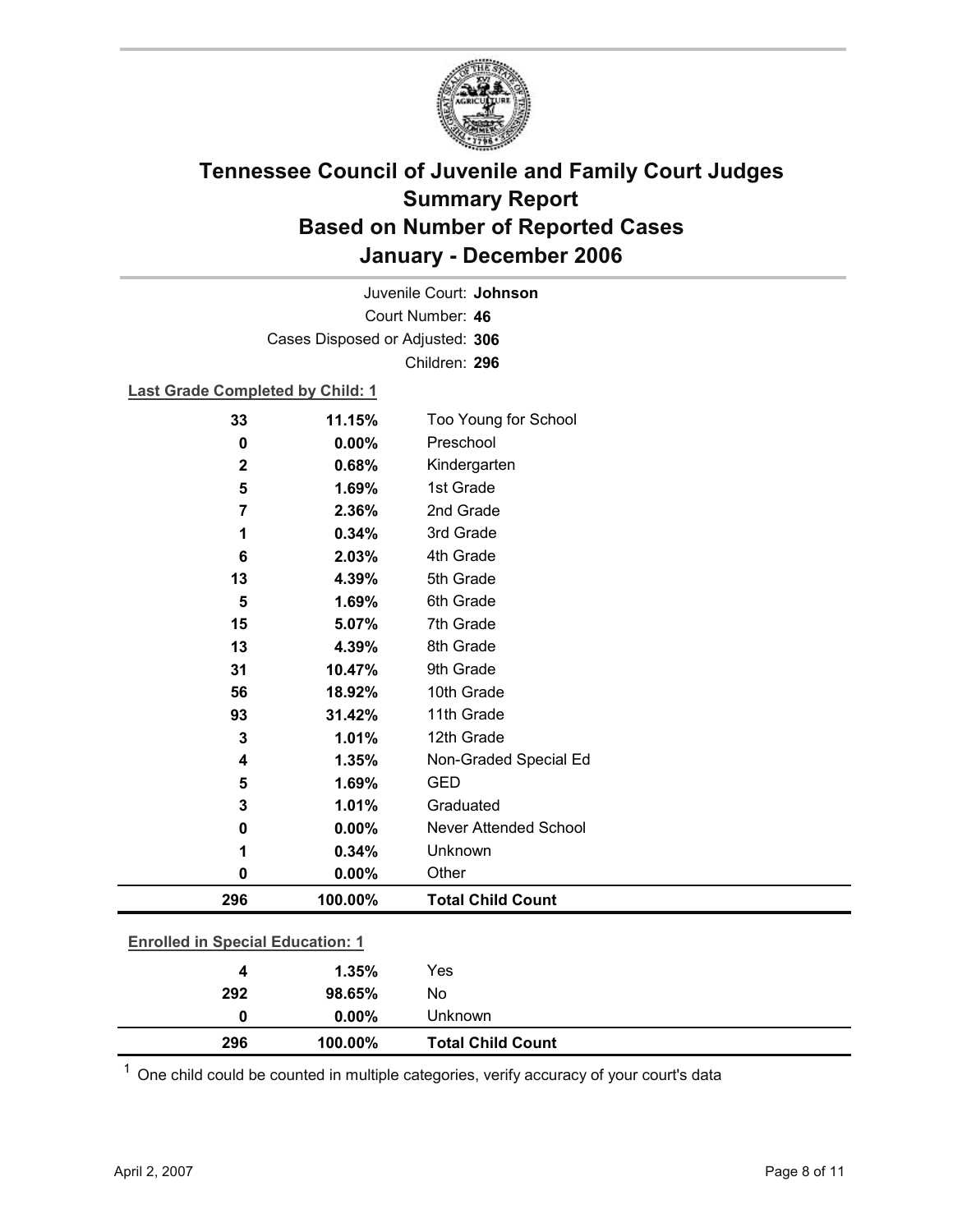

| Juvenile Court: Johnson      |                                 |                           |  |
|------------------------------|---------------------------------|---------------------------|--|
|                              |                                 | Court Number: 46          |  |
|                              | Cases Disposed or Adjusted: 306 |                           |  |
|                              |                                 | Children: 296             |  |
| <b>Action Executed By: 1</b> |                                 |                           |  |
| 427                          | 100.00%                         | Judge                     |  |
| 0                            | $0.00\%$                        | Referee                   |  |
| 0                            | $0.00\%$                        | <b>YSO</b>                |  |
| 0                            | $0.00\%$                        | Other                     |  |
| 0                            | $0.00\%$                        | Unknown / Not Reported    |  |
| 427                          | 100.00%                         | <b>Total Action Count</b> |  |

### **Formal / Informal Actions: 1**

| 427 | 100.00%  | <b>Total Action Count</b>                      |
|-----|----------|------------------------------------------------|
| 0   | $0.00\%$ | Unknown / Not Reported                         |
| 0   | $0.00\%$ | Other                                          |
| 0   | $0.00\%$ | Case Held Open                                 |
| 0   | $0.00\%$ | Review Concluded                               |
| 0   | $0.00\%$ | <b>Special Proceeding</b>                      |
| 0   | $0.00\%$ | Charges Cleared by Transfer to Adult Court     |
| 0   | $0.00\%$ | <b>Transfer to Adult Court Hearing</b>         |
| 0   | $0.00\%$ | <b>Pretrial Diversion</b>                      |
| 427 | 100.00%  | Informal Adjustment                            |
| 0   | $0.00\%$ | <b>Complaint Substantiated Mentally III</b>    |
| 0   | $0.00\%$ | <b>Complaint Substantiated Abused</b>          |
| 0   | $0.00\%$ | Complaint Substantiated Dependent / Neglected  |
| 0   | $0.00\%$ | <b>Complaint Substantiated Status Offender</b> |
| 0   | $0.00\%$ | <b>Complaint Substantiated Delinquent</b>      |
| 0   | $0.00\%$ | Retired / Nolle Prosequi                       |
| 0   | $0.00\%$ | Dismissed                                      |
|     |          |                                                |

 $1$  If different than number of Referral Reasons (427), verify accuracy of your court's data.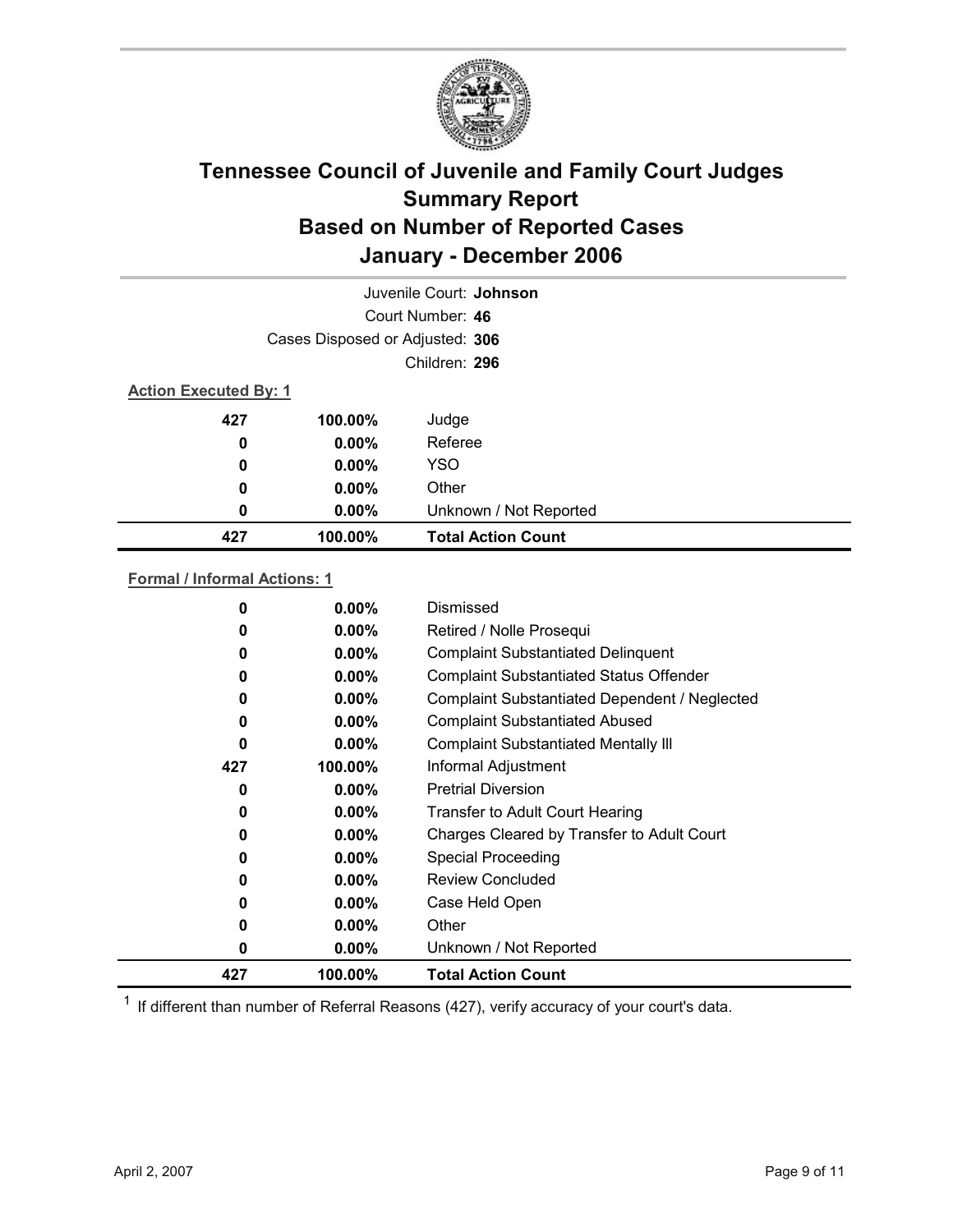

|                                 |                                                       | Juvenile Court: Johnson                              |  |  |
|---------------------------------|-------------------------------------------------------|------------------------------------------------------|--|--|
|                                 |                                                       | Court Number: 46                                     |  |  |
| Cases Disposed or Adjusted: 306 |                                                       |                                                      |  |  |
|                                 |                                                       | Children: 296                                        |  |  |
| <b>Case Outcomes:</b>           | There can be multiple outcomes for one child or case. |                                                      |  |  |
| 68                              | 11.85%                                                | Case Dismissed                                       |  |  |
| 0                               | $0.00\%$                                              | Case Retired or Nolle Prosequi                       |  |  |
| 0                               | 0.00%                                                 | Warned / Counseled                                   |  |  |
| 1                               | 0.17%                                                 | Held Open For Review                                 |  |  |
| 13                              | 2.26%                                                 | Supervision / Probation to Juvenile Court            |  |  |
| 0                               | 0.00%                                                 | <b>Probation to Parents</b>                          |  |  |
| 0                               | $0.00\%$                                              | Referral to Another Entity for Supervision / Service |  |  |
| 0                               | $0.00\%$                                              | Referred for Mental Health Counseling                |  |  |
| 6                               | 1.05%                                                 | Referred for Alcohol and Drug Counseling             |  |  |
| 0                               | $0.00\%$                                              | <b>Referred to Alternative School</b>                |  |  |
| 0                               | $0.00\%$                                              | Referred to Private Child Agency                     |  |  |
| 38                              | 6.62%                                                 | Referred to Defensive Driving School                 |  |  |
| 0                               | 0.00%                                                 | Referred to Alcohol Safety School                    |  |  |
| 0                               | $0.00\%$                                              | Referred to Juvenile Court Education-Based Program   |  |  |
| $\mathbf{2}$                    | 0.35%                                                 | Driver's License Held Informally                     |  |  |
| 0                               | $0.00\%$                                              | <b>Voluntary Placement with DMHMR</b>                |  |  |
| 0                               | $0.00\%$                                              | <b>Private Mental Health Placement</b>               |  |  |
| 0                               | $0.00\%$                                              | <b>Private MR Placement</b>                          |  |  |
| 0                               | $0.00\%$                                              | Placement with City/County Agency/Facility           |  |  |
| 0                               | 0.00%                                                 | Placement with Relative / Other Individual           |  |  |
| 158                             | 27.53%                                                | Fine                                                 |  |  |
| 0                               | $0.00\%$                                              | <b>Public Service</b>                                |  |  |
| 1                               | 0.17%                                                 | Restitution                                          |  |  |
| 0                               | $0.00\%$                                              | <b>Runaway Returned</b>                              |  |  |
| $\mathbf{2}$                    | 0.35%                                                 | No Contact Order                                     |  |  |
| 0                               | $0.00\%$                                              | Injunction Other than No Contact Order               |  |  |
| 0                               | 0.00%                                                 | <b>House Arrest</b>                                  |  |  |
| 0                               | $0.00\%$                                              | <b>Court Defined Curfew</b>                          |  |  |
| 0                               | 0.00%                                                 | Dismissed from Informal Adjustment                   |  |  |
| 14                              | 2.44%                                                 | Dismissed from Pretrial Diversion                    |  |  |
| 0                               | $0.00\%$                                              | Released from Probation                              |  |  |
| $\mathbf{2}$                    | 0.35%                                                 | <b>Transferred to Adult Court</b>                    |  |  |
| 0                               | $0.00\%$                                              | <b>DMHMR Involuntary Commitment</b>                  |  |  |